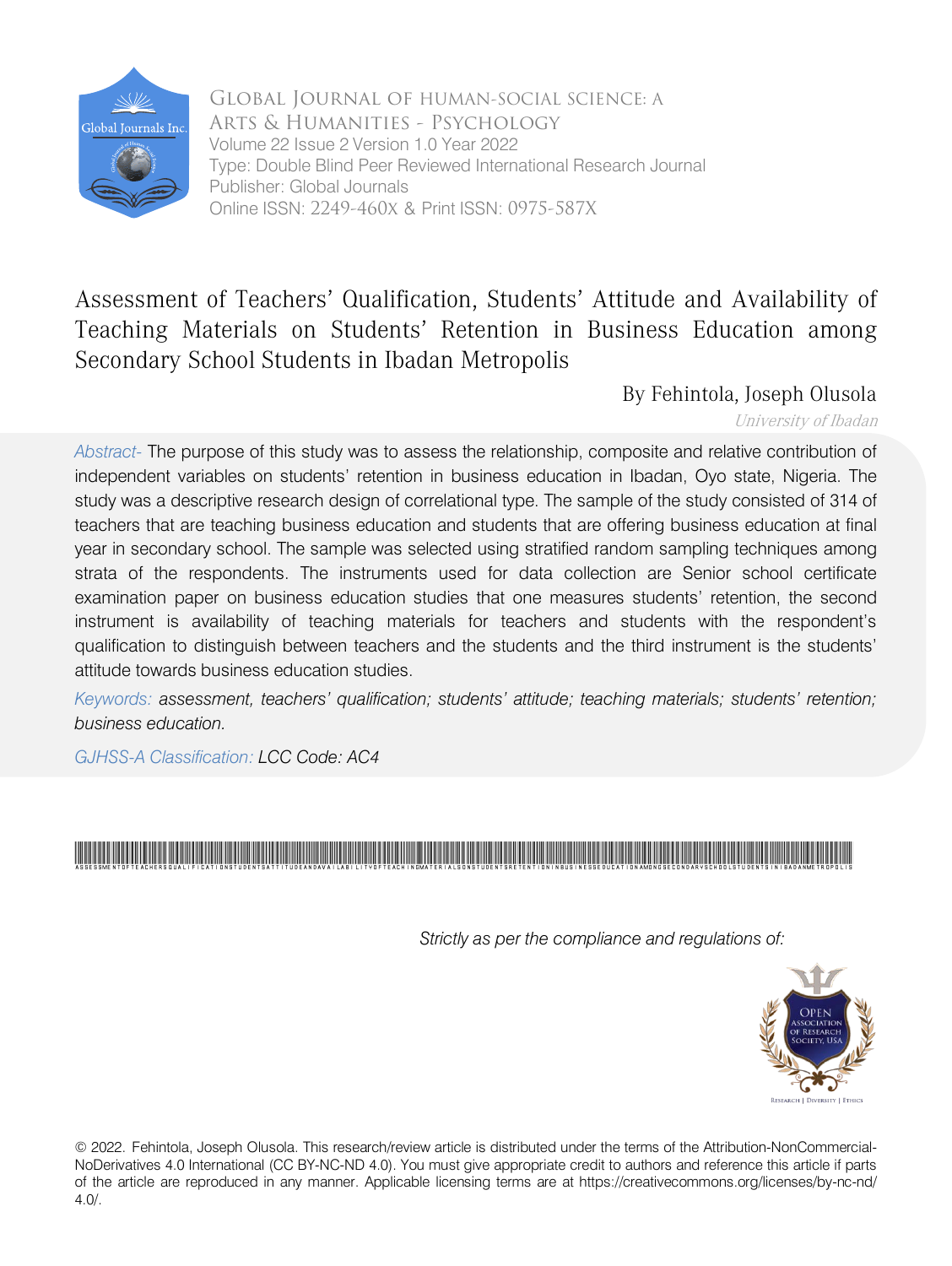Assessment of Teachers' Qualification, Students' Attitude and Availability of Teaching Materials on Students' Retention in Business Education among Secondary School Students in Ibadan Metropolis

Fehintola, Joseph Olusola

Abstract- The purpose of this study was to assess the education in Ibadan, Oyo state, Nigeria. The study was a relationship, composite and relative contribution of independent variables on students' retention in business descriptive research design of correlational type. The sample of the study consisted of 314 of teachers that are teaching business education and students that are offering business education at final year in secondary school. The sample was selected using stratified random sampling techniques among strata of the respondents. The instruments used for data collection are Senior school certificate examination paper on business education studies that one measures students' retention, the second instrument is availability of teaching materials for teachers and students with the respondent's qualification to distinguish between teachers and the students and the third instrument is the students' attitude towards business education studies. The first section in all the instruments used measured the demographic information about the participants. The reliability coefficients of students' attitude to business education studies and availability of teaching materials on students' retention in business education are 0.78 and 0.82 respectively in that order. The three research questions were generated in the course of this study. Pearson Product Moment Correlation and Multiple Regression statistical methods were used for data analysis. Results indicated that significant relationship existed between each of the independent variables on students' retention in business education, also, significant joint relationship existed among these variables and all the independent variables were potent predictors of students' retention in business education in Ibadan metropolis, Oyo state, Nigeria. Among others, it was recommended that more studies on students' retention in business education are needed in Nigeria so that efforts at improving the standard of education in Nigeria could be enhanced. The study concluded that the three independent variables considered in this study are germane to students' retention in business education.

 *attitude; teaching materials; students' retention; business Keywords: assessment, teachers' qualification; students' education.*

#### I. Introduction

*a) Background to the Study on Students Retention in Business Education*

usiness Education programme encompasses courses like Business Administration, marketing, purchasing and supply, accountancy, Business **Studies** Education programme encompasses<br>
Studies, Secretarial Studies and others. At the teacher<br>
Studies, Secretarial Studies and others. At the teacher education level, the programme is grouped into three: Accounting Education, Distributive Marketing Education and Office/Secretarial Education (Fehintola, 2017a). Typing and Shorthand are business education subjects in the area of office education. It is defined by Pitman (2017) as the art of representing spoken sounds with written signs. Shorthand has plenty utility in the business world; Secretaries in both public and private organizations use it to record minutes of meetings, telephone messages and spell checking which leads to the increase of their vocabularies. According to Adeyemi and Adu (2016), it is widely accepted that business education is one of the leading tools for promoting economic development as it covers some processes individuals go through to help them develop and use their potentials.

#### *b) Students Retention in Business Education*

Despite the fact that Business education and other business related subjects are important to human progress; students still perform poorly in them. Retention is the process of relegation of the past experience in the sub-conscious mind of the individual in the form of a mental experience. Retention of material is the primary goal of every teacher. However, in present day school, it is common for a student to learn material, take a test and forget the material soon after. Retention, according to Fehintola (2017b), is a direct correlate of positive transfer of learning. This means that high retention may lead to high achievement which is a factor of many variables such as interval between learning and retrieval, intervening experiences, specific subject involved, teaching strategies/methods used, and environmental situations, among others. Evidence from researches (Obeka, 2016; Mgbado, 2018; Lee, 2016; and Okeke, 2017) showed that there is no consistency on the variables that may lead to the students' retaining more of what they have learnt. This may likely be the

*Author: Dept. of Guidance and Counselling, University of Ibadan, Ibadan, Nigeria. e-mails: jof677@yahoo.com, joseph.fehintola@gmail.com*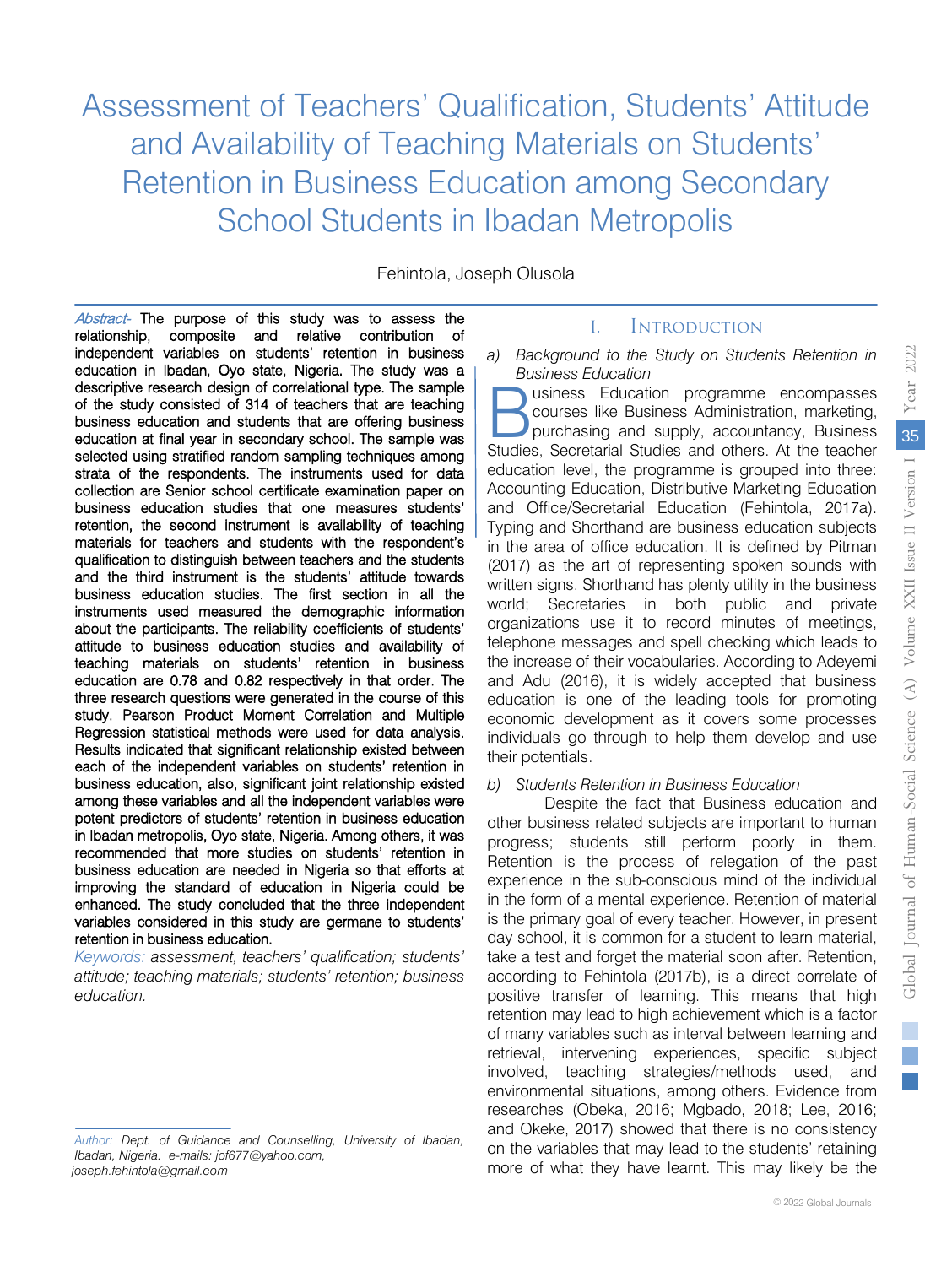reason for students' poor performance in Business education especially in public examination. Students' retention in Business education is the key corner stone on which all other performance related issues on Business education is built on, as students cannot perform well in Business education and subsequently pursed related careers when retention of the subject has not been established. Thus students' retention is the proportion of knowledge retained by an individual after a specific learning or encoding interval. Research has, (Obeka, 2016; Mgbado, 2018; Lee, 2016; and Okeke, 2017) in general, proposed three main principles pertaining to retention. First, knowledge retention generally falls to 75-89% of its original level after a relatively short period of time, Secondly, retention rate decreases over time as a finding of the length of retention interval in a relatively linear manner. Thirdly, all performances regardless of their individual levels of achievement have similar knowledge retention rates. Many researchers (Hassan, Osman & Azarian, 2019; Okeke, 2017 and Fehintola, 2014b) have investigated and defined several variables that affect students' retention. According to Obeka (2016) they include the type and content of task to be learned, the amount of original learning, the instructional strategy used, the length of the retention interval and subject individual. Retention is generally affected by two very important variables which are duration of study session and temporal distribution of study time across the session. The researcher reiterates that ability of students to encode, retain and recall any material learned in the school is the hall mark of examination testing and one of the core principles of educational process as failure to do this will eventually lead to low performance.

Retention is the intermediate between encoding and recalling or retrieval of a stimulus learned. Encoding, according to researchers like (Hassan, Osman & Azarian, 2019; Okeke, 2017 and Fehintola, 2014b) has to do with sensory perception and ability of the brain to analyze, synthesis and label a stimulus based on the existing categorization or conceptual framework, retention as the second stage in the cadre of memory has to do with internalizing the understanding of the stimuli which students might have been exposed to. At encoding stage, retention is critical in the process of memory which is the bedrock of any performance especially in the formal settings because for learning to take place, it's not sufficient for an individual to be exposed to stimuli alone(encoding) understanding has to be established for the appropriate objective to be met. Also, students cannot recall or retrieve any material learnt if retention was not established. It suffixes to say that achievement and performance of any kind cannot come by without retention. Hence, students' retention in Business education studies is the process by which concepts and principles embedded in Business as a social science subject taught in the school is

understood and internalized by the individual student which will further influence their achievement, performance and career (Obeka, 2016; Mgbado, 2018; Lee, 2016; and Okeke, 2017). There are factors that influence students' retention in subjects, the lists is inexhaustible but principal among these will feature gender, socioeconomic status, teacher's qualifications etc. each one other aforementioned variables influences students' retention. Attitude is psychosocial and is built based on the biological expectations of the individual on the basis of being a male or female.

#### *c) Students' Attitude and Students Retention in Business Education*

Okeke (2017) said that, through education, individuals acquire knowledge, skills and attitude that are necessary for effective living. In an attempt to have sound education worldwide, many factors have been identified as being responsible for determine standard of education where it is perceived and established. Among such factors is the issues of ''student attitude''. According to Qwenvbiugie, & Egbiri (2020), among the personality factors that contributes to academic performance is learners' attitude. A learner's attitude relates to all the factors of his education. According to Odufuye (2018), the attitude of a learner towards Typing and Shorthand will determine the measure of the learner's attractiveness or repulsiveness to Typing and Shorthand. This invariably will influence the learner's choice and even, achievement in that subject.

Typing and Shorthand are taught right from junior secondary schools in business education studies to tertiary institutions such as Polytechnics, Colleges of Education and some universities. The acquisition of typing and shorthand skills by a trained secretary makes him/her relevant in the Business world. A trained secretary is an indispensable figure in every aspect of an organization which performs secretarial duties most effectively. A successful shorthand student has brighter future ahead because shorthand is useful in almost all professions. For example, shorthand notes are legal documents that can be used in a court case. Shorthand is a vital skill for court reporters because in most jurisdictions cameras and recorders are not allowed in court during proceedings. Further transcripts are hard to get from court officials and they take time to be released to the media.

However, as valuable as the usage of typing and shorthand and the need for a trained secretary is, typing and shorthand at Nigerian Certificate in Education (NCE) and university levels are faced with problems. These problems have also made a lot of students to run away from the course and thus formed wrong attitude towards the courses. These problems may include: awkward outlines, misinterpretation of words, lack of punctuation, low societal value for typing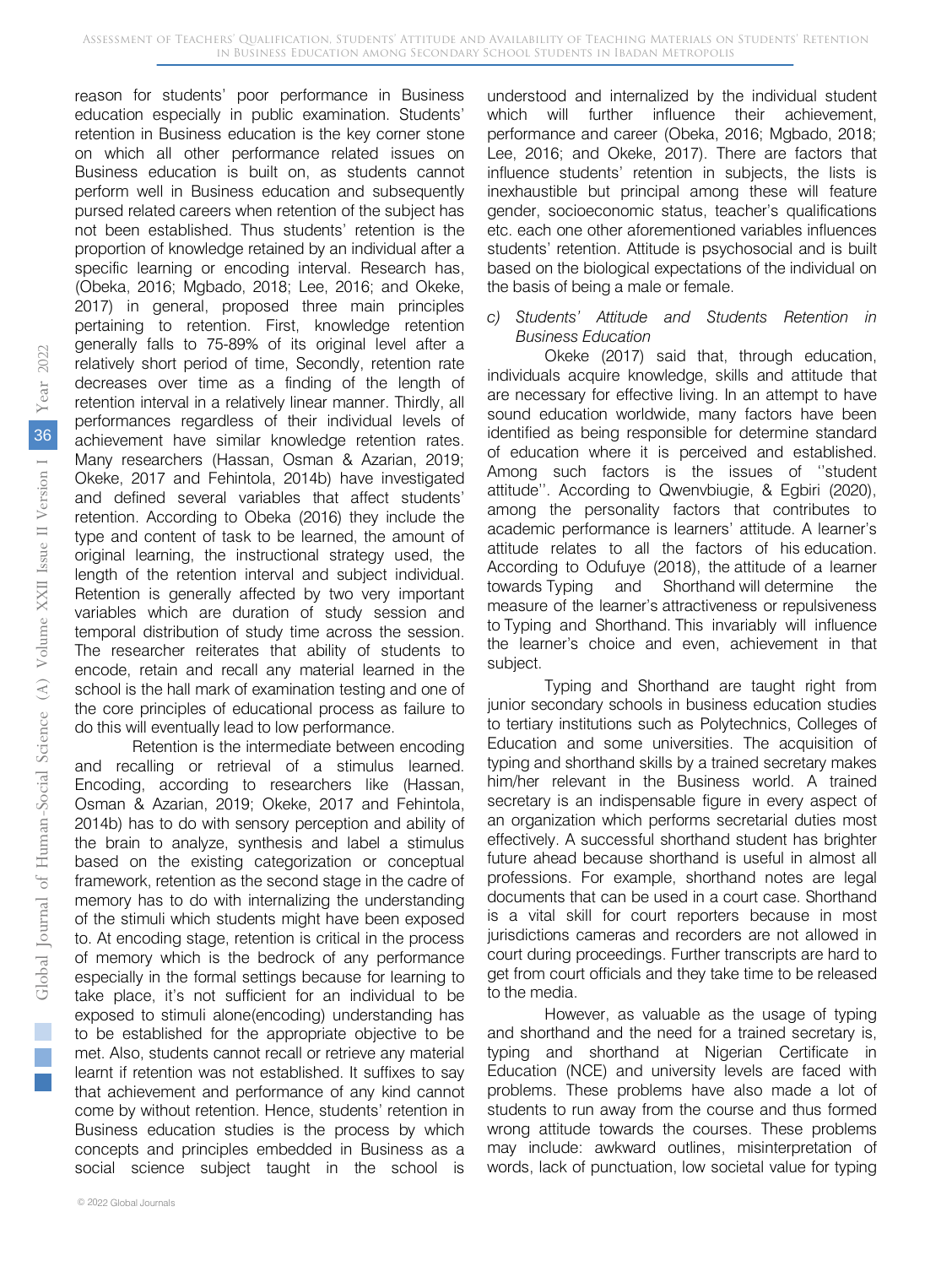and shorthand, lack of qualified shorthand teachers, and invention of new technologies (Adeboye, 2016).

In some secondary schools, colleges of education, polytechnics and universities, lessons/ lectures of typing and shorthand are taught like those of other subjects or courses. Despite concerted efforts of teachers/lecturers, school administrators, parents and all other education stakeholders to enhance learning of typing and shorthand among students, performance and success in learning typing and shorthand is still not satisfactory in Nigeria. According to Udo (2014), the reasons for poor performance in typing and shorthand examination are as a result of poor learning of the subjects and are likely to be due to formed attitudes towards the subjects by the students; teaching methods which are not appropriate and lack of resources among others.

#### *d) Teachers' Qualification and Students Retention in Business Education*

Moreover, the quality of education of a nation could be determined by the quality of her teachers. Qualification is a special skill or type of experience or knowledge that makes someone suitable to do a particular job or activity (Hassan, Osman & Azarian, 2019; Okeke, 2017 and Fehintola, 2014b). Therefore, teachers' qualification is a particular skill or type of experience or knowledge someone possesses to make him or her suitable to teach. Teachers' qualifications could, therefore, mean all the skills a teacher required to teach effectively. Such skills include formal education, experience, subject matter knowledge and mastery, pedagogy studies, duration of training, certificate/ licensing and professional development. Someone might have a teaching certificate at hand but without adequate knowledge of subject matter, this individual has no teaching qualifications yet (Adeboye, 2016 and Sale, 2016). Similarly, someone without proper knowledge of pedagogy or someone who spent few years in training without completing the required years does not possess teacher qualifications. Professional development and experience also count for teachers' qualifications because several studies have revealed this. Qualification is one of the critical factors that drive students' retention and academic performance. The perspective of the researcher was that teachers' qualifications can go a long way to bring about students' higher subjects retention. Teachers' qualification relates to competence in instruction and management of students and materials in the classroom. Teachers' qualifications, therefore, might not only be the certificate someone is holding as erroneously conceived by some people. Teachers' qualifications are more than just holding a certificate of any institution.

## *e) Teaching Materials and Students Retention in Business Education*

The study by Adeboye, (2016) revealed that students taught with instructional materials performed significantly better than those taught without instructional materials and also that the use of instructional materials generally improved students' understanding of concepts and led to high academic achievements . Teaching as an important task of the teachers should enable them to improve students' learning by using various instructional materials in the classroom to teach business studies. More so, students are in school to learn and for instructors/teachers to share this goal means they should utilize instructional materials. From the situation of things and the observations by few researcher like (Sale (2016) and Adeboye (2016) it seems as if the use of instructional materials in teaching business studies in the senior secondary schools have not been fully attainable owing to some challenges. Ahmed further attested that there is poor teachers' utilization of instructional materials in most schools. This situation is not too far from what is being experienced in Oyo State. Conversely, there are so many factors which determine appropriate utilization of instructional materials for teaching of business studies at the senior secondary schools (Serjali, & Abdul Halim, 2020). The researcher's observation in the area of study showcases a situation where many teachers complained about the difficulties in teaching business studies as regards to not getting hold of most of the printed and non-printed instructional materials for effective instructional delivery. It seems as if that many secondary schools in Ibadan metropolis Oyo State cannot boast of having sufficient instructional materials when it comes to teaching of business studies. This situation seems to have been responsible for poor students' academic performance and teachers' ineffectiveness towards instructional delivery in the schools. This situation has degenerated to other problems affecting teaching in various subject areas including business studies. Poor utilization of instructional materials in the classroom has negative effect on teacher efficiency in providing sound instructional delivery which has negative consequences on students' academic performance, achievements and their dedication, interest and active participation towards learning. Whereby instructional materials for teaching are found wanting, learners become passive in learning and integrated learning will be difficult to achieve. For teachers utilization of instructional materials in teaching of business studies in the junior secondary schools, effective strategies should be adopted to improve the usage as observed from the studies of Effiong & Igiri (2015). It is based on this background that the present conducted an investigation in order to find out teachers'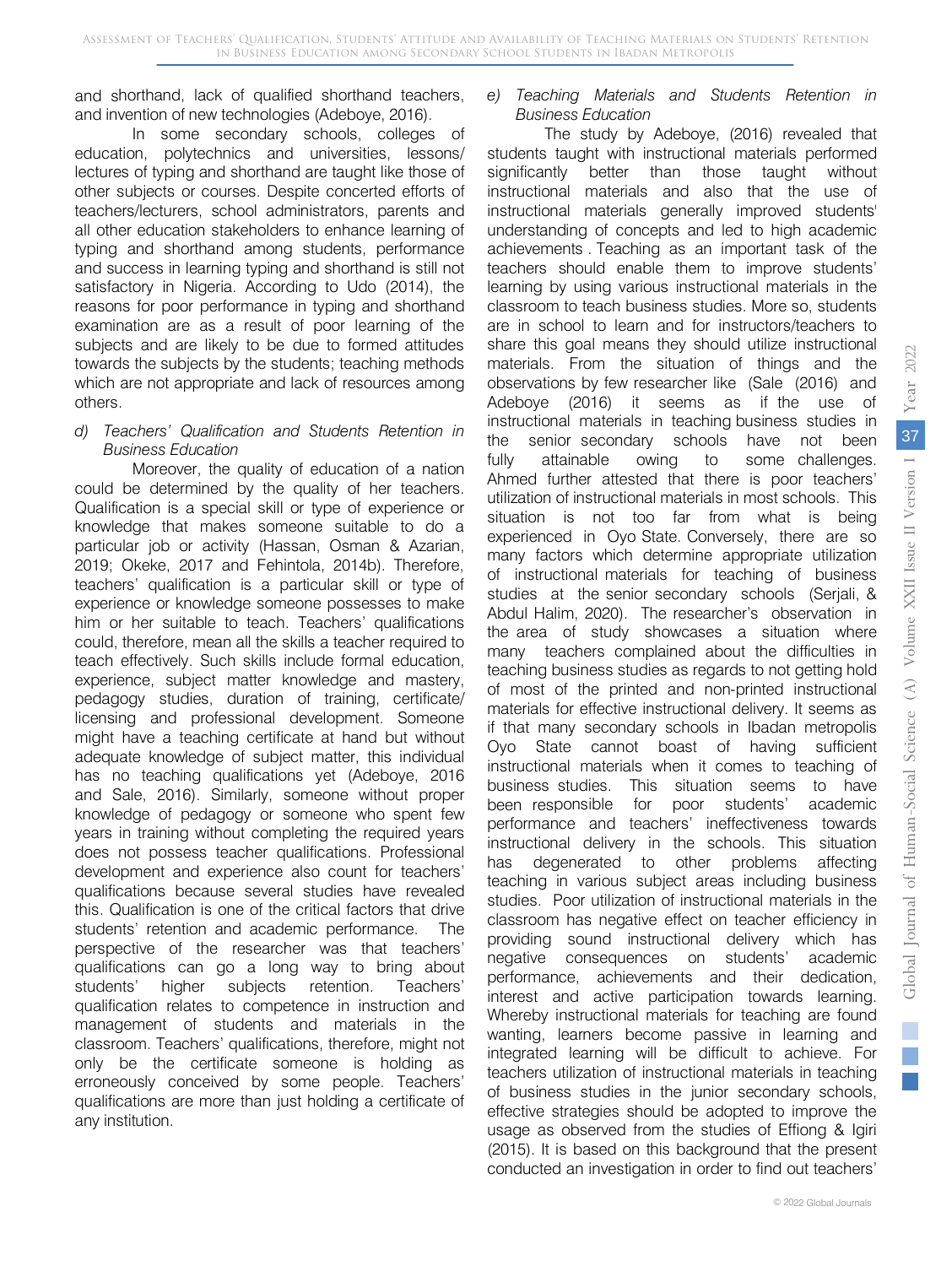Assessment of Teachers' Qualification, Students' Attitude and Availability of Teaching Materials on Students' Retention in Business Education among Secondary School Students in Ibadan Metropolis

utilization of printed and non-printed instructional materials for effective teaching of business studies in senior secondary school in Ibadan metropolis, Oyo State. Also, to determine the extent of this utilization and strategies to improve business studies teachers' utilization of these instructional materials.

#### II. Statement of the Problem

It has been observed that Business Education in Nigeria is in the increase, and the demand of various global trends is that every student must be given quality education in which Business Education is one of them, this call for more efforts on the part of all stakeholders to make necessary business education programmes available for all categories of students in Nigeria (Serjali, & Abdul Halim, 2020 and Effiong & Igiri, 2015). Students in the South-West, Nigeria are faced with challenges that affect the quality of life they live. Therefore, students should be empowered through different business education programmes, acquisition of basic skills, reorientation of values and productive culture, and active participation in the society which invariably translates to independence (Hassan, Osman & Azarian, 2019 and Okeke, 2017). This has become necessary because of the fact that unemployment is on the increase in the country especially among secondary school graduates. Students possess some untapped or under-tapped resources that could be useful if harnessed. Fehintola (2019) opined that the essence of business education programmes is to equalize opportunities for all students. Lack of necessary business education programmes where they exist, has not only impoverished secondary school graduates or lowered their quality of life, but has also, widened the gap between them and their counterparts with affluence family background. Thankfully, the six states of South-West, Nigeria have deemed it worthwhile to establish some business education centers and schools that offer business education programmes. There is now therefore, a need to undertake a study to know the impacts of teachers' qualification, students' attitude towards business education and availability of teaching material for business education viz-a-viz identifying areas of needs and, also, providing necessary recommendations that would make these programmes more comprehensive and more result oriented. Despite government's effort, the implementation of business education programmes in Nigeria is still facing some challenges, thereby making it difficult for the programmes to effectively achieve its stated objectives. A number of issues attending to effective implementation have also cropped up over the years. These range from societal attitudes to trainees with lack of qualified personnel, insufficient of necessary equipment and ineffective programmes and learners attitude to business education. Business Education

addressed in all Business Education centres for learners. Students deserve specialized attention to be able to benefit maximally in Business Education programmes, these include: qualified teachers, students right attitude to business education programme and availability of special equipment and materials for teaching business education. This is why a national policy on Business Education and employment of secondary school graduates is so essential. Secondary school graduates have the right to work, but they must be given the means to enable them to exercise that right. This study assessed the relationship among teachers' qualification, students attitude to business education and availability of teaching materials on business education students' retention. This is in terms of the extent to which the objectives are currently being achieved, the relevance of the programmes' objectives to the needs of the trainees and society, the suitability of the qualified teachers, attitude of students to business education and availability of teaching business education on students' retention in business education programme. This study is therefore, designed to provide empirical data that could inform the future policy decisions on business education programmes for the learners in Ibadan metropolis, Nigeria.

programmes should therefore, be adequately

### III. Purpose of the Study

The general and specific purposes of this study are to assess the relationship between the independent variables and dependent variable. It found out the level of qualification of teachers, students attitude to business education and availability of teaching materials on students retention of business education programmes. This was done by examining the relationships, composite and relative contribution of teachers' qualification, students' attitude to business education and availability of teaching materials (independent variables) on students' retention in Business Education (dependent variable). The study has helped to determine the efficiency of business education programmes. This study has created more awareness about business education studies and the programmes meant for students. One of the purposes of this study is to determine the relationship and relative contribution of teachers' qualification on students' retention in business education. To know the relative contribution of students' attitude towards business education programme on students' retention in Business education. To ascertain the relationship and contribution of availability of teaching materials on students' retention in Business education and to determine the composite and relative contribution of teachers qualification, students' attitude to business education and availability of teaching materials on students' retention in Business education. Finally, on objective of the study is to know the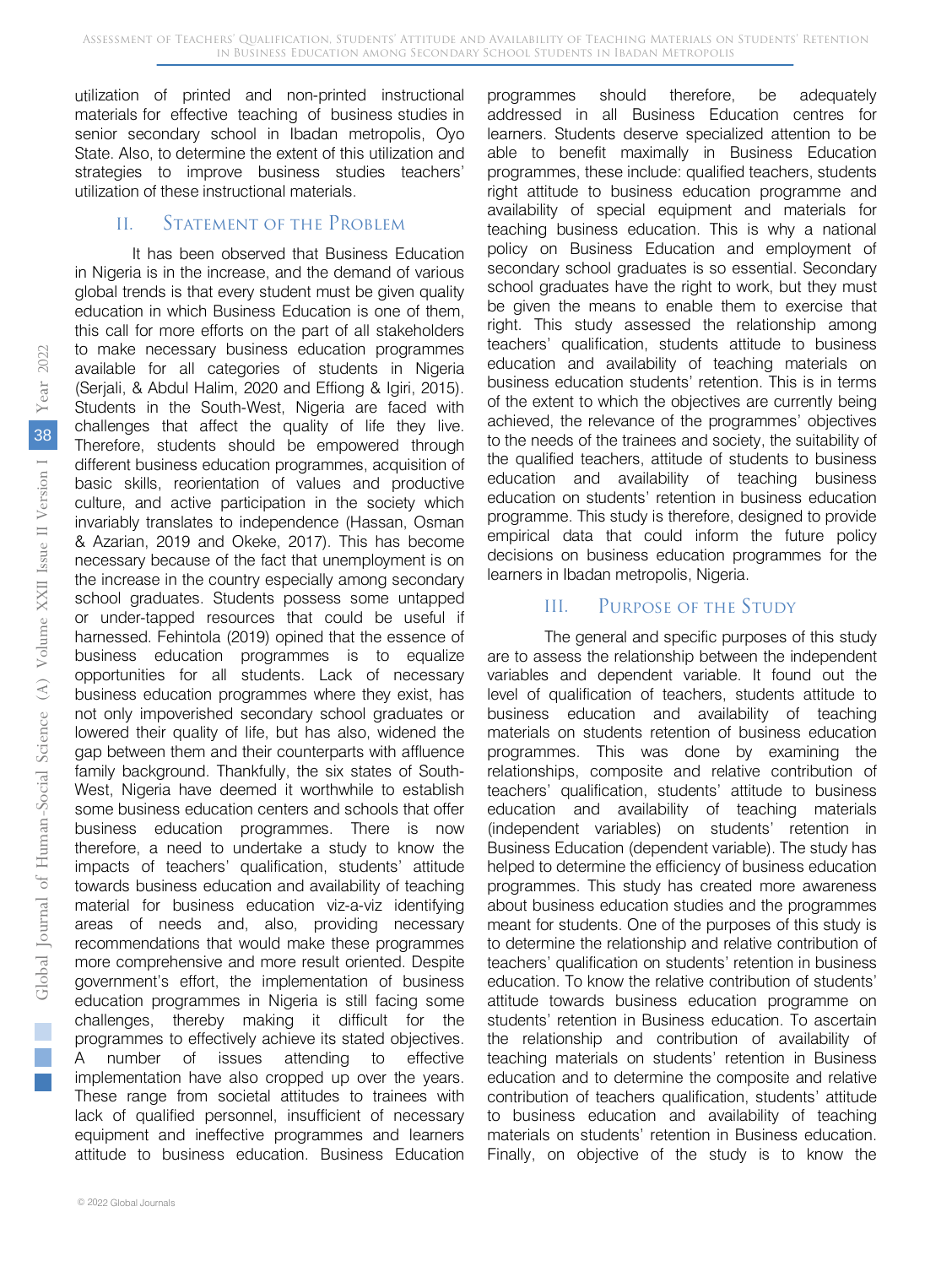composite contribution of the teachers' qualification, students' attitude and availability of teaching materials for business education on students' retention in business education.

#### *a) Research Questions*

To achieve the purpose previously outlined, the following research questions were raised:

- 1. Are there significant relationships between the independent variables (teachers' qualification, students' attitude to business education and availability of teaching materials) and dependent variable (students' retention in Business education) of secondary school students?
- 2. What is the composite contribution of the independent variables (teachers' qualification, students' attitude to business education and availability of teaching materials) and dependent variable (students' retention in Business education) of secondary school students?
- 3. What is the relative contribution of the independent variables (teachers' qualification, students' attitude to business education and availability of teaching materials) and dependent variable (students' retention in Business education) of secondary school students?

## IV. METHODOLOGY

#### *a) Research Design*

The research design for this study is descriptive research design of correlational type. Correlational research seeks to find out facts that are associated with certain occurrences or types of behaviours by undertaking the analysis of past events and already existing conditions. Descriptive research design is considered as the best method available to social scientists and other educators who are interested in collecting original data for purposes of describing a population which is too large to observe directly (Nwakwo, 1990 in Adeyinka, 2005). This research design was therefore found suitable in studying students' retention, since the researcher would not have to manipulate such factors as they had already occurred,

*b) Population* 

The target population for this study comprises of all secondary school students in senior secondary class that are offering business education subject and the teachers that are teaching business education.

#### *c) Sample and Sampling Technique*

This study employed stratified random sampling because the participants are from private, State and Federal secondary schools. Though, the participants were exposed to same curriculum in Business Education studies but qualification of teachers differs and availability of teaching material in each school

according to school ownerships also differs. Students' attitude to business education studies also differs along the gender line. Therefore, this study employed stratified random sampling from the target population and was accorded equal chance of being included in the final sample hence ascertaining objectivity in sample selection. 314 participants were used for the study using simple random sampling procedures to select the participants from each of the stratum. 24 teachers teaching business education were selected with 9 male and 15 female teachers. 7 of them have Nigerian Certificate of Education (NCE) while 12 of them have first degree in Business education studies and the rest 5 of the have postgraduate degree in business education studies. 290 of the participants were students with 155 of them are male and 135 are female students with age range between 13.5 to 17 years of age.

#### *d) Instrumentation*

Four research instruments were used for the study. The first one is Achievement test on business education prepared by West African Examination Council and so there is no need to assess the reliability of the instrument since it was prepared by public examination body. The achievement test paper for 2017 on Business education studies was used for the study to measure students' retention in Business education studies. The second instrument is Availability of teaching materials in Business education questionnaire (BEATM) was prepared for both teachers and students with 'Section A' measuring the demographic information of the respondents (teachers and students). The assessment of availability of teaching material for business study was measured with likert response format, where  $A - (1)$  adequately available,  $B - (2)$ available,  $C - (3)$  fairly available and  $D - (4)$  poorly available, with reliability coefficient of 0.82. The third instrument is Students' attitude towards business education programme (SATBEP). This instrument is meant to measure the attitude of students towards business education, with four response likert formats viz:  $A - (1)$  strong agree,  $B - (2)$  Agree,  $C - (3)$  Disagree and  $D - (4)$  strongly disagree. The reliability of SATBEP instrument is 0.78. The fourth instrument is teachers' qualification which was measured on section A of Availability of teaching materials in Business education questionnaire (BEATM) was prepared for both teachers and students. Section A of this instrument was graded with teachers with qualification of Nigerian Certificate of Education in Business Education equal to 1, Higher National Diploma (HND) qualification in Business Education studies equal to 2, First degree in Business Education qualification equal 3 and Postgraduate degree qualification in Business Education equal to 4.

#### *e) Method of Data Collection*

Data were collected by administering the instrument to the respondents by using self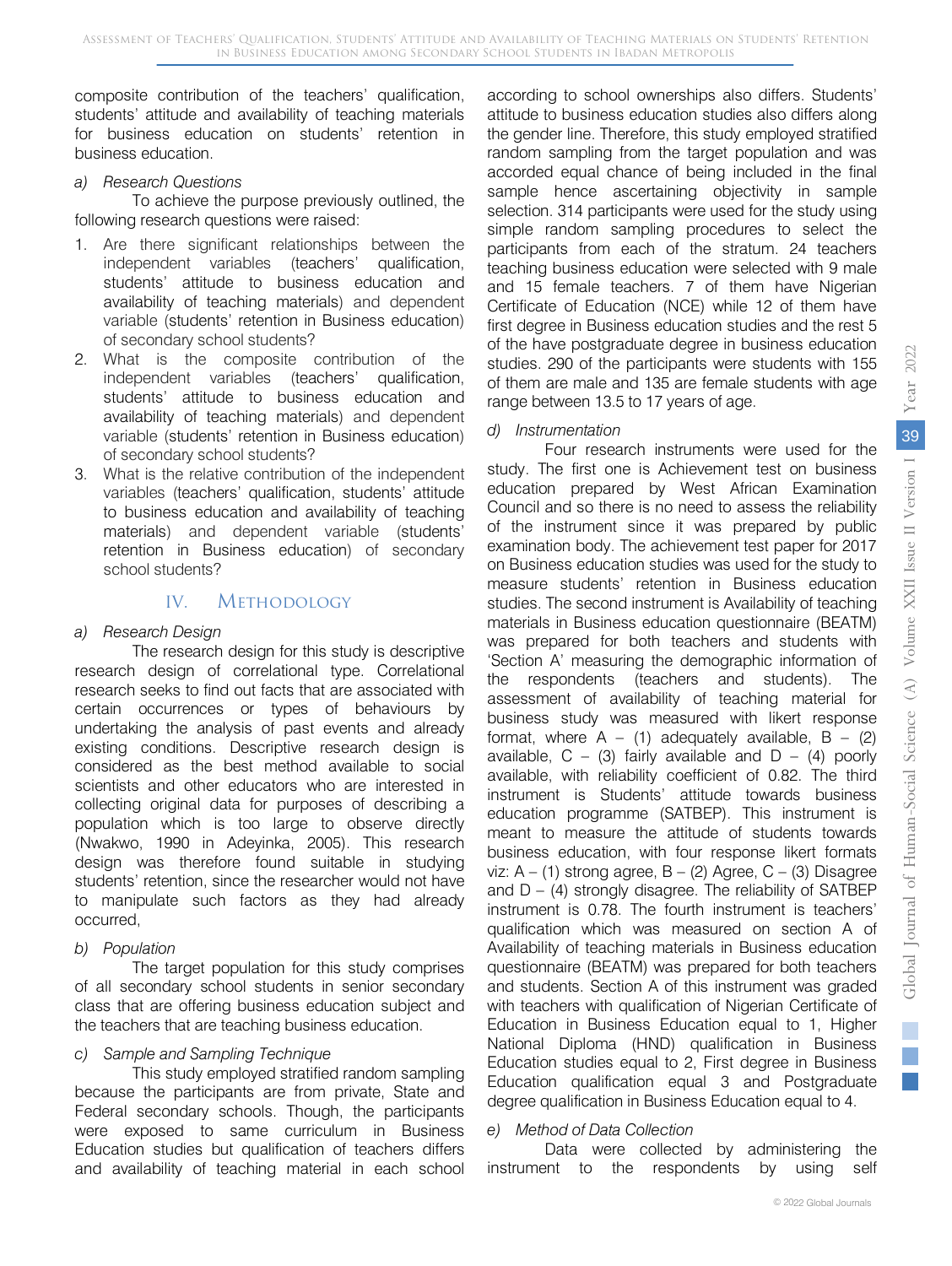administering questionnaire and this exercise lasted for four weeks. The researcher visited the respondents with the questionnaire and after introducing himself to the respondent s the questionnaires were given out and the researcher waited to collect the data back. This makes the precision of the study to be very high.

#### *f) Methods of Data Analysis*

The computer statistical package for social scientists (SPSS) was used to process all the quantitative responses from the questionnaire. The research instruments were sorted, coded and entered into computer using SPSS software program to generate frequencies and percentages and data was presented using correlation matrix, composite contribution table and relative contribution table based on independent and dependent variables at 0.05 level of significance.

## V. Results

*Research Question One:* Are there significant relationships among the independent variables (teachers' qualification, students' attitude to business education subject, and availability of teaching materials) and dependent variable (students' retention in business education) among secondary school students?

*Table 1:* Summary of Correlations Matrix between Independent and Dependent Variables among Secondary School Students Offering Business Education Studies

| Variables                | Mean   | Std Dev. |           |           |           | 4     |
|--------------------------|--------|----------|-----------|-----------|-----------|-------|
| Students' Retention      | 67.00  | 4.63     | 1.000     |           |           |       |
| Teachers' Qualification  | 1.98   | 0.72     | $0.324**$ | 1.000     |           |       |
| Students' Attitude       | 184.57 | 0.81     | $0.517**$ | $0.390**$ | 1.000     |       |
| Avail Teaching Materials | 176.59 | 2.88     | $0.728**$ | $0.381**$ | $0.692**$ | 1.000 |

 *\*\* Correlation Significant at 0.01 \* Correlation Significant at 0.05*

The results from Table1 showed that there were significant relationships among teachers' qualification, students' attitude to business education subject, and availability of teaching materials on students' retention in business education studies among senior secondary school students. Students' retention in business education studies had significant correlation with teachers' qualification ( $r = 0.324$ ,  $p < 0.05$ ), with students attitude towards business education studies  $(r = 0.517, p < 0.05)$  and with availability of teaching

materials ( $r = 0.728$ ,  $p < 0.05$ ) of the respondents respectively.

*Research Question Two:* What is the composite contribution of the independent variables (teachers' qualification, students' attitude to business education and availability of teaching materials) and dependent variable (students' retention in Business education) of secondary school students?

| Table 2: Summary of Regression Analysis of the Combined Prediction of Students' Retention in Business Education |  |
|-----------------------------------------------------------------------------------------------------------------|--|
| Studies among Senior Secondary School Students                                                                  |  |

| Model      |                | R Square | Adjusted R  |         | Std. Error of the Estimate |  |
|------------|----------------|----------|-------------|---------|----------------------------|--|
|            | 0.813          | 0.669    | 0.665       |         | 27.18589                   |  |
| Model      | Sum of Squares | df       | Mean Square |         | Sig.                       |  |
| Regression | 463591.548     | 3        | 154530.516  | 209.087 | .000 <sup>b</sup>          |  |
| Residual   | 229851.595     | 311      | 739.073     |         |                            |  |
| Total      | 693443.143     | 314      |             |         |                            |  |

Table 2 showed that the prediction of the three independent variables to the dependent variable. That is, students' retention in business education studies among secondary school students correlated positively with the three predictor variables. The Table also shows a coefficient of multiple correlations (R) of 0.813 and a multiple adjusted R square of 0.669. This means that 66.9% of the variance in the students' retention in business education studies among secondary school students is accounted for by all the three predictor variables, when taken together. The joint contribution of the independent variables to the dependent variables

was significant (F = 209.089; df =  $3/311$ : p < 0.05) and that other variables not included in this model may have accounted for the remaining variance.

*Research Question Three:* What is the relative contribution of the independent variables (teachers' qualification, students' attitude to business education and availability of teaching materials) and dependent variable (students' retention in Business education) of secondary school students?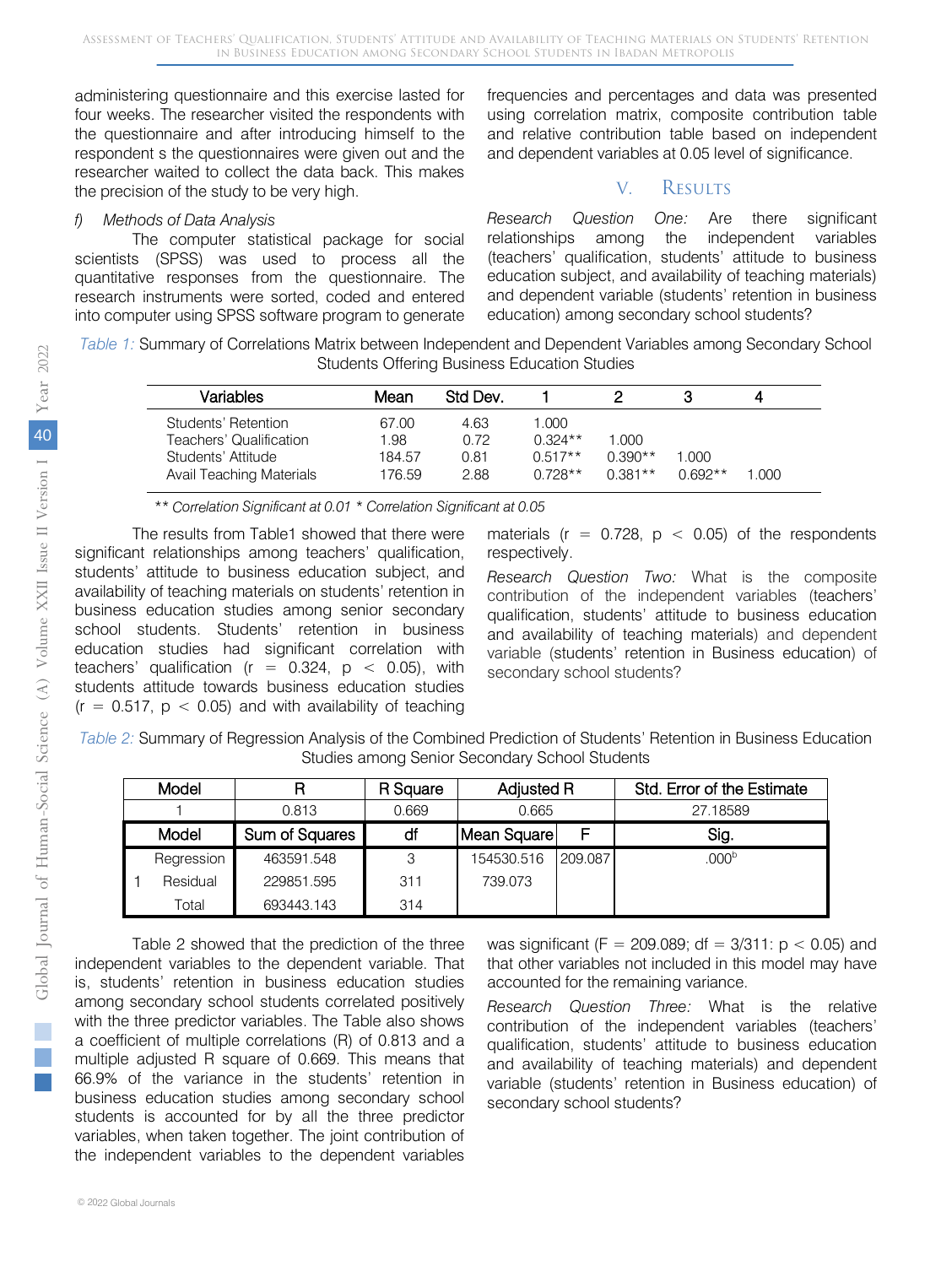| Model                    |        | <b>Unstandardized</b><br>Coefficients | Standardized<br>Coefficients |        | Sig. |  |
|--------------------------|--------|---------------------------------------|------------------------------|--------|------|--|
|                          | в      | Std. Error                            | Beta                         |        |      |  |
| (Constant)               | 11.205 | 8.383                                 |                              | 1.337  | .182 |  |
| Teachers'Qualification   | 32.503 | 2.534                                 | .495                         | 12.825 | .000 |  |
| Students' Attitude       | 3.495  | 2.084                                 | .060                         | 3.677  | .035 |  |
| Avail Teaching Materials | 1.589  | .057                                  | .412                         | 10.391 | .000 |  |

*Table 3:* Relative contribution of the independent variables to the dependent variable (Test of significance of the Regression coefficients)

Table 3 reveals the relative contribution of the three independent variables to the dependent variable, expressed as beta weights. The positive value of the effects of the three independent variables is actually determined by positive reinforcement of these three variables. Using the standardized regression coefficient to determine the relative contributions of the independent variables to the explanation of the dependent variable teachers' qualification made the most significant relative contribution to the prediction of students' retention in business education studies of secondary school students  $(B = 32.503, t = 12.825,$ p < 0.05); followed by students' attitude towards business education studies ( $B = 3.495$ ,  $t = 3.677$ ,  $p < 0.05$ ) and finally followed by availability of teaching materials (B = 1.589, t = 10.391,  $p < 0.05$ ) in that order among the senior secondary school students in Ibadan.

# VI. Discussion

The first research question examined the relationship between the independent variables (teachers' qualification, students' attitude to business education subject, and availability of teaching materials) and the dependent variable (retention in business education studies). The result showed that the three independent variables positively correlated with retention in business education studies. This implies that high influence of teachers' qualification, students' attitude to business education subject, and availability of teaching materials will increase retention in business education studies. That is the higher the influence of teachers' qualification, students' attitude to business education subject, and availability of teaching materials will increase retention in business education studies. This result corroborated with studies of Lee (2016) who found out that parental socio- economic status is significantly related to students' retention in biology and performance. Also, Mgbado (2018) revealed that the socio-economic background of parents plays a vital role in the retention of students in not only a particular subject but in all school subjects generally. They found that the best simple predictor of the student's retention in biology is the family socio-economic status. The second variable which is students' attitude towards

business education is also positively and statistically correlated with the dependent variable. According to Fehintola (2014), said that among the personality factor that contributes to academic performance is learners' attitude. They discovered that learner's attitude relates to all the factors of his education. Also, Odufuye (2018), discovered that the attitude of a learner towards Typing and Shorthand determined the measure of the learner's attractiveness or repulsiveness to Typing and Shorthand. The third variable is the availability of teaching materials, this variable also correlated significantly to students' retention in business education studies. This shows that the subject business education cannot be taught without instructional materials. According to Sale (2016) and Ahmed (2016) they both observed that the use of instructional materials in teaching business studies in the senior secondary schools have not been fully attainable and that it led to poor performance of the students as a results of poor teachers' utilization of instructional materials in most schools. The report of this finding corroborated the finding of Serjali, & Abdul Halim, 2020) that discovered that many teachers complained about the difficulties in teaching business studies due to not getting hold of most of the printed and non-printed instructional materials for effective instructional delivery.

The second research question assessed the composite contribution of the independent variables (teachers' qualification, students' attitude to business education and availability of teaching materials) on the dependent variables (retention in business education studies). The result reveals significant joint contribution of the independent variables (teachers' qualification, students' attitude to business education and availability of teaching materials) to the prediction of retention in business education studies. This result did not agree with results of the Sale (2016) who discovered that students of aged 11-13 and 13-15 year olds in Abia state indicate that about one-third or more of senior secondary school students reported low retention in biology, and a third or more reported low performance in biology. Also, Eze (2016) found that teachers' qualification did significantly predict retention in biology. Fehintola (2019) in his study in Nigeria on towards the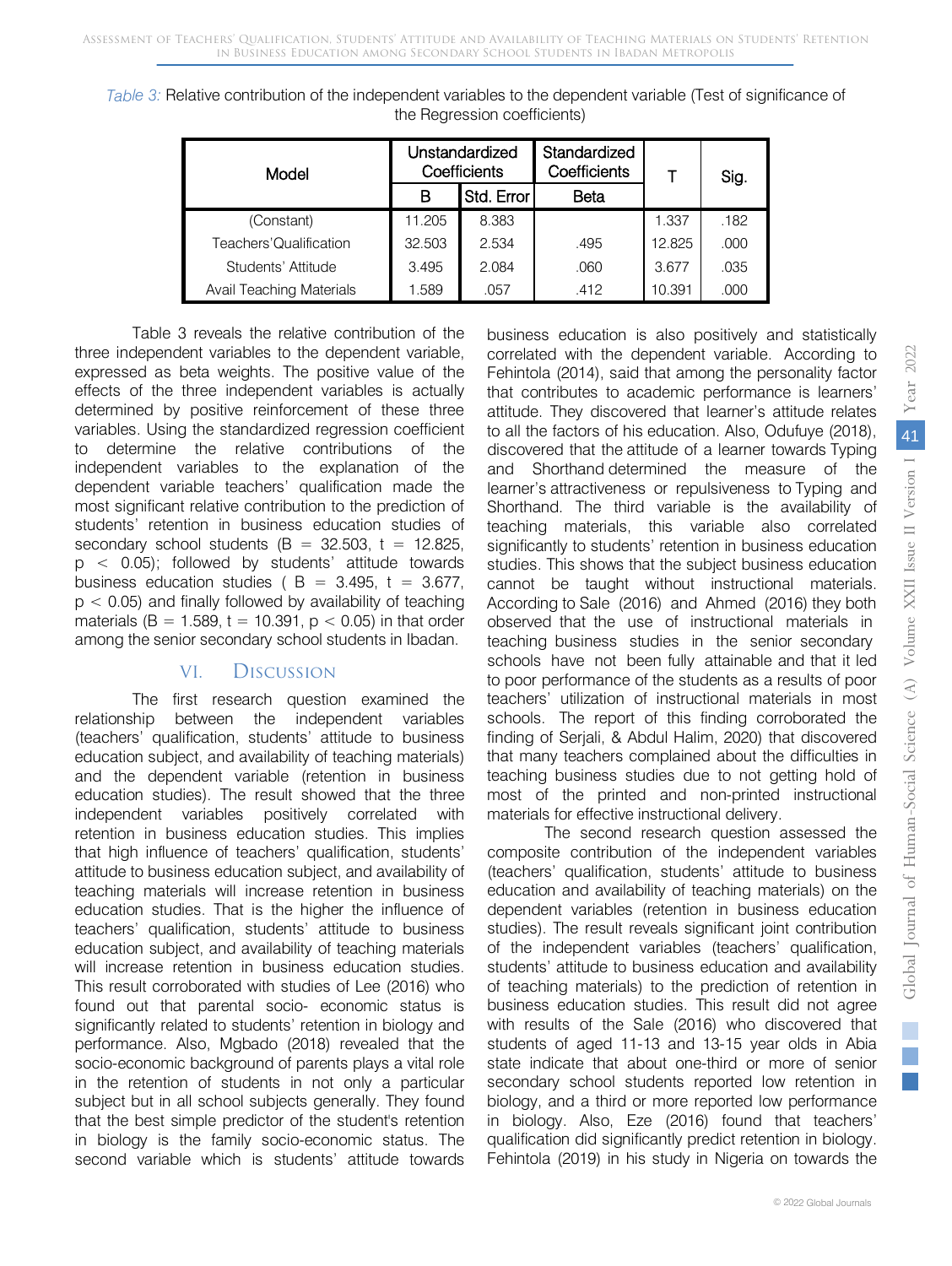usage of the teaching materials in science concept attainment, through the use of environmental analogies used a sample of 243 students randomly selected from Zaria Township of Kaduna State in Nigeria. The design of the study was a pre-test post-test control group quasi experimental design. On analyzing data using analysis of covariance ( $p < 0.05$ ), they found that using teaching materials in the experimental groups attained an equivalent cognitive outcome after a six-week treatment period. Furthermore, Hassan (2019) carried out a study in Egypt on the relationship between abstract concept achievement and prior knowledge formal reasoning ability and use of teaching materials in Biology using a sample of 160 secondary school students, he found, after data analysis, using mean, standard deviation and regression to test research questions and analysis of co-variance to test hypotheses that the use of teaching materials did predict retention in biology.

The third research question examined the relative contribution of the independent variables (teachers' qualification, students' attitude to business education and availability of teaching materials) on the dependent variables (retention in business education studies). The result shows that the three predictors (teachers' qualification, students' attitude to business education and availability of teaching materials) are potent predictors of retention in business education studies. The most potent factor was teachers' qualification followed by students' attitude and availability of teaching materials in that order. This result corroborated with studies of Lee (2016) on the retention in business education studies among secondary school students. In other words, when students have their basic needs satisfied and their educational needs provided they had positive relationships with teachers, the teachers are highly qualified to teach business studies and there are adequate teaching facilities that could enhance teaching-learning effectiveness and the students developed positive attitude towards business education studies, presented higher levels of effort and perseverance in learning, were more likely to feel that they belonged to a school, and had higher retention in business education studies.

# VII. Conclusion

This study investigated the relationships among teachers' qualification, students' attitude to business education and availability of teaching materials on students' retention in business education studies. The result showed that the three variables teachers' qualification, students' attitude to business education and availability of teaching materials are significantly correlated with retention in business education. While from the regression analysis joint and relative contribution were found to predict students' retention in business education studies. By implication students'

# VIII. Recommendations

Based on the findings of this study the following recommendations are made:

- o School administrators in Nigeria are enjoined to help students out of their retention predicament by employing qualified teachers who are specialist in business education studies and that have passion for teaching to teach the subject in public schools in Ibadan.
- o Guidance counsellor and Non-governmental organizations with education as focus should come to the aids of students to enhance their attitude towards business education studies by organizing workshop, seminars and career talk on business education studies and sponsor competitions on the subjects to encourage them improve in retention of business education studies.
- o Government should endeavor to provide teaching materials to all public secondary schools so as to enhance students' retention in business education studies.

# References Références Referencias

- 1. Adeboye, C.U. (2016). Role of Business Education in Sustaining Small Scale Businesses for National Development. Business Education Journal. III. (5) 95–105.
- 2. Adeyinka, A. M. (2005). Some Implication of Recent Research in Social and Developmental Psychology for Counselling Practices Personal and Guidance. Vol.  $58, 4 - 7$ .
- 3. Adeyanju, P., & Adu, S. T. (2016). The impact of subject matter and education coursework on teaching performance. *Journal of Teacher Education, 44*(1), 155–163.
- 4. Effiong, E., & Igiri, F. (2015). Relationships among academic performance, basic skills, subject-matter knowledge, and teaching skills of teaching education graduates. *Journal of Teacher Education, 38*, 37–42.
- 5. Eze, A. (1999) *Practical Approach to Research Methodology and Statistics Education.* Onitsha: Onwubiko Printing Press.
- 6. Fehintola, J.O. (2014a). Teachers' characteristics as Correlates of Students' Academic performance among Secondary School Students in Saki West Local government Area of Oyo State. Journal of Educational and Social Research, Vol.4 No. 6.
- 7. Fehintola, J.O. 2014b. Evaluation of Nigerian Teachers Performance by some selected Parents